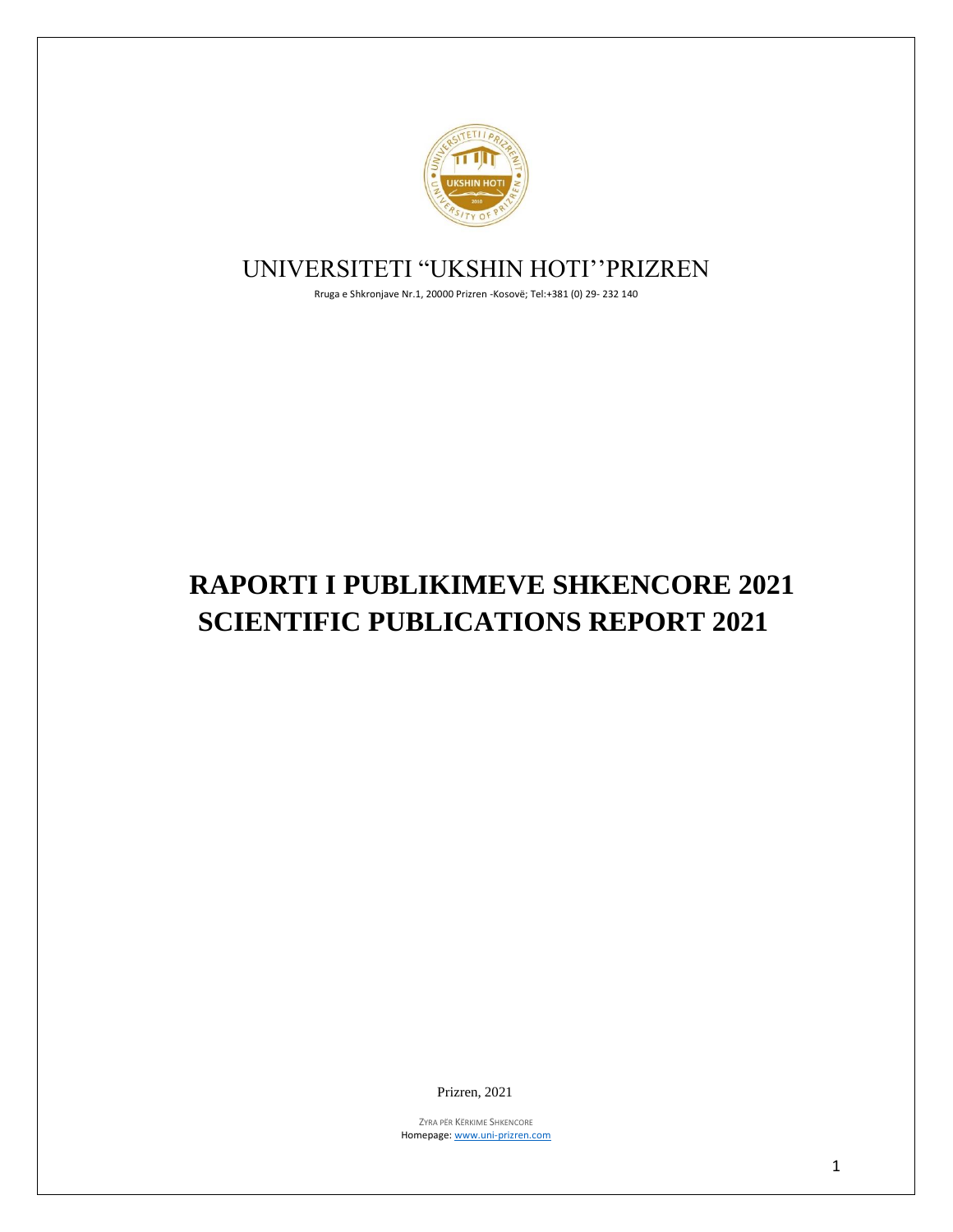### **PËRMBAJTJA**

| • Lista e Publikimeve Shkencore të Fakultetit të Shkencave Kompjuterike Faqe 9-11           |  |
|---------------------------------------------------------------------------------------------|--|
| • Lista e Publikimeve Shkencore të Fakultetit të Shkencave të Jetës dhe Mjedisit Faqe 12-14 |  |
|                                                                                             |  |
|                                                                                             |  |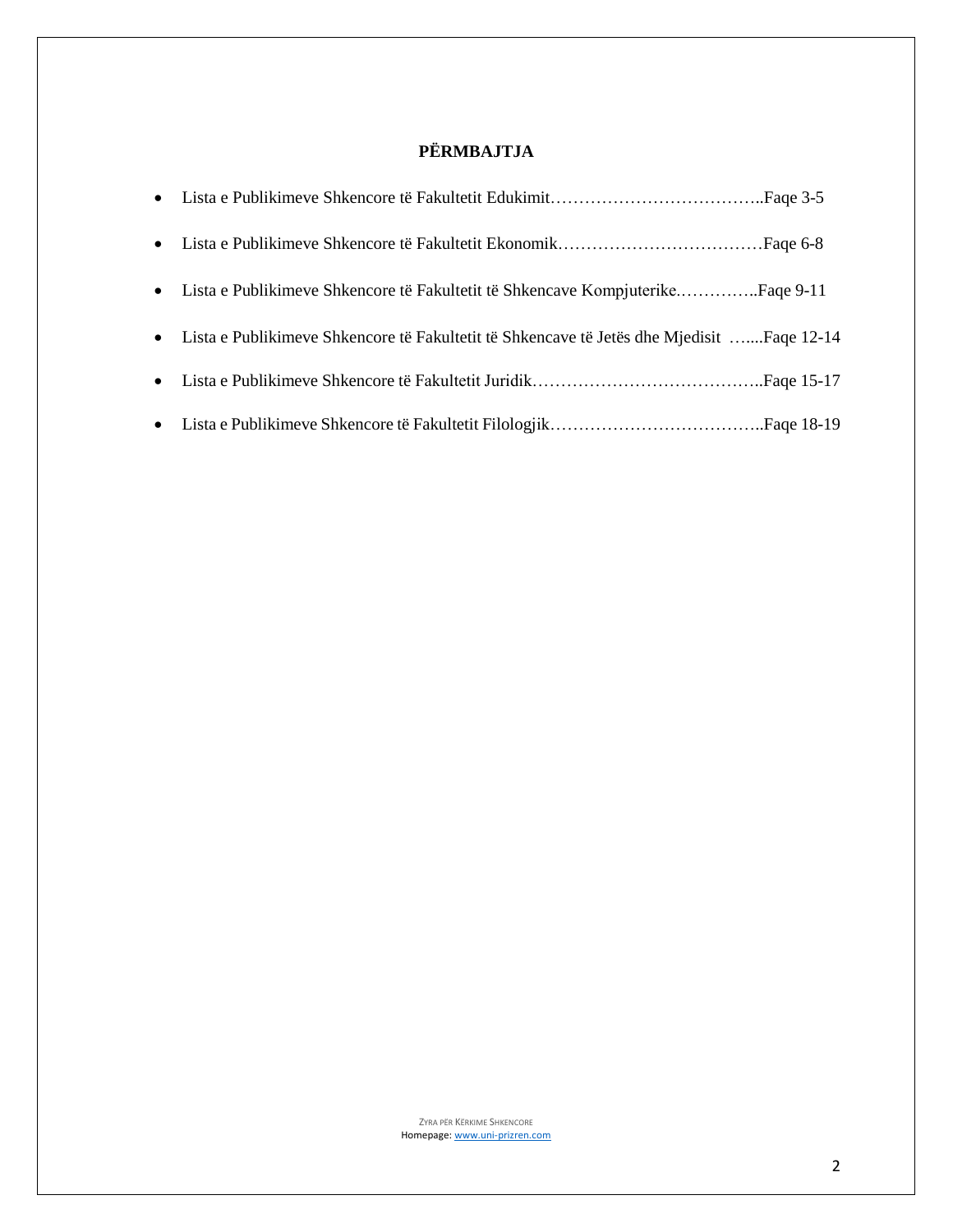### **LISTAT E PUBLIKIMEVE SHKENCORE TË STAFIT AKADEMIK TË RREGULLT TË UNIVERSITETIT "UKSHIN HOTI" PRIZREN, PËR VITIN 2021.**

## **1. Fakulteti Edukimit**

Mësimdhënësit të cilët do t'i gjeni Publikimet Shkencore:

- **Prof. Asoc. Dr Vedat Bajrami**
- **Prof.Ass. Dr Fatmir Mehmeti**
- **Prof.Ass.Dr Pranvera Jetishi-Çollaku**
- **Prof.Asoc. Dr Shemsi Morina**
- **Prof.Ass.Dr Artan Reshani**
- **Prof.Ass.Dr Gjyle Totaj**
- **Prof.Ass.Dr Serdan Kervan**
- **Prof.Asoc.Dr Soner Yildirim**
- **Prof.Ass.Dr Esen Spahi Kovaç**
- **Prof.Asoc.Dr Ajka Aljilji**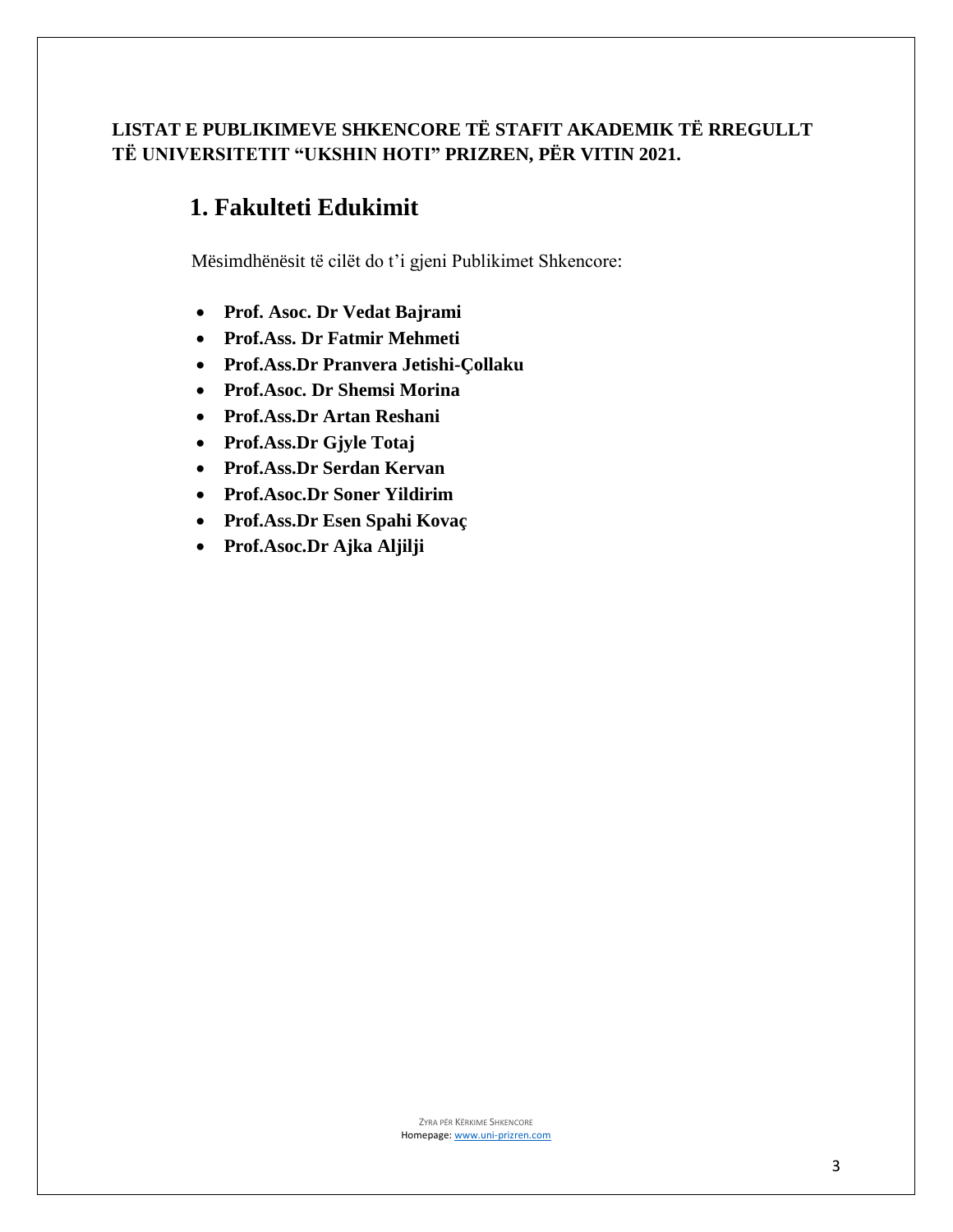## **Fakulteti Edukimit**

### **1.Prof.Asoc.Dr Vedat Bajrami**

| T.PT01.AS0C.DT Vegat Daji'aliil<br>1.1 Kurejšepi, E., & Bajrami, V. (2021). CONTEMPORARY UNDERSTANDINGS OF                                 |  |  |  |  |  |  |  |  |  |
|--------------------------------------------------------------------------------------------------------------------------------------------|--|--|--|--|--|--|--|--|--|
| MONITORING AND EVALUATION OF WORK AND ACHIEVEMENTS OF                                                                                      |  |  |  |  |  |  |  |  |  |
| STUDENTS. KNOWLEDGE-International Journal, 49(2), 297-301.                                                                                 |  |  |  |  |  |  |  |  |  |
| CONTEMPORARY UNDERSTANDINGS OF MONITORING AND EVALUATION OF WORK AND                                                                       |  |  |  |  |  |  |  |  |  |
| <b>ACHIEVEMENTS OF STUDENTS   KNOWLEDGE - International Journal (ikm.mk)</b>                                                               |  |  |  |  |  |  |  |  |  |
| <b>DOAJ</b><br>Indeksuar në platformën:<br>WoS<br>Scopus<br>WorldCat<br>$\mathbf{x}$<br><b>EBSCO</b><br>$\mathbf{X}$                       |  |  |  |  |  |  |  |  |  |
| 1.2 Bajrami, V., & Kurejsepi, E. (2021). FINANCING POLICIES FOR INCLUSIVE<br>EDUCATION SYSTEMS IN SOME EU COUNTRIES AND KOSOVO. KNOWLEDGE- |  |  |  |  |  |  |  |  |  |
| International Journal, 49(2), 365-377.<br>FINANCING POLICIES FOR INCLUSIVE EDUCATION SYSTEMS IN SOME EU COUNTRIES AND                      |  |  |  |  |  |  |  |  |  |
| KOSOVO   KNOWLEDGE - International Journal (ikm.mk)                                                                                        |  |  |  |  |  |  |  |  |  |
| Indeksuar në platformën:<br>WoS<br><b>EBSCO</b><br>WorldCat<br><b>DOAJ</b><br>Scopus<br>$\mathbf{X}$<br>$\mathbf{X}$                       |  |  |  |  |  |  |  |  |  |
| 2. Prof. Ass. Dr Fatmir Mehmeti                                                                                                            |  |  |  |  |  |  |  |  |  |
| Mehmeti, F., Potera, I., & Totaj, G. (2021). THE ATTITUDES OF STUDENTS OF FACULTY                                                          |  |  |  |  |  |  |  |  |  |
| OF EDUCATION TOWARDS THE TEACHING PROFESSION. KNOWLEDGE-International                                                                      |  |  |  |  |  |  |  |  |  |
| Journal, 49(2), 359-363.http://www.ikm.mk/ojs/index.php/kij/article/view/4607                                                              |  |  |  |  |  |  |  |  |  |
| Indeksuar në platformën:<br><b>EBSCO</b><br>WorldCat<br><b>DOAJ</b><br>WoS<br>Scopus<br>$\mathbf X$<br>$\mathbf X$                         |  |  |  |  |  |  |  |  |  |
|                                                                                                                                            |  |  |  |  |  |  |  |  |  |
| 3. Prof. Ass. Dr Pranvera Jetishi-Çollaku                                                                                                  |  |  |  |  |  |  |  |  |  |
| Shala, M., Collaku, P. J., Hoxha, F., Balaj, S. B., & Preteni, D. (2021). One year after the first                                         |  |  |  |  |  |  |  |  |  |
| cases of COVID-19: Factors influencing the anxiety among Kosovar university students. J                                                    |  |  |  |  |  |  |  |  |  |
| Health Soc Sci, 6, 231-254. https://journalhss.com/publications/2021-62/                                                                   |  |  |  |  |  |  |  |  |  |
| <b>WoS</b><br>WorldCat                                                                                                                     |  |  |  |  |  |  |  |  |  |
| Scopus<br><b>EBSCO</b><br><b>DOAJ</b><br>Indeksuar në platformën:<br>$\mathbf X$<br>$\mathbf{X}$<br>$\mathbf{X}$<br>X                      |  |  |  |  |  |  |  |  |  |
|                                                                                                                                            |  |  |  |  |  |  |  |  |  |
| 4. Prof. Asoc. Dr. Shemsi Morina                                                                                                           |  |  |  |  |  |  |  |  |  |
| Kervan, S., Tezci, E., & Morina, S. (2021). Adaptation of the Epistemological Belief Scale to                                              |  |  |  |  |  |  |  |  |  |
| Kosovo. European Journal of Educational Research, 10(1), 299-312.                                                                          |  |  |  |  |  |  |  |  |  |
| https://files.eric.ed.gov/fulltext/EJ1284186.pdf                                                                                           |  |  |  |  |  |  |  |  |  |
| WoS<br>WorldCat<br>Indeksuar në platformën:<br>Scopus<br><b>EBSCO</b><br><b>DOAJ</b><br>$\mathbf{X}$<br>X<br>$\mathbf{X}$                  |  |  |  |  |  |  |  |  |  |
|                                                                                                                                            |  |  |  |  |  |  |  |  |  |
| 5. Prof. Ass. Dr Artan Reshani                                                                                                             |  |  |  |  |  |  |  |  |  |
| 5.1 Reshani, A(2021) THE US POLITICAL PERSISTENCE FOR NATO MILITARY                                                                        |  |  |  |  |  |  |  |  |  |
| ACTIONS IN KOSOVO. Analele universitatii din craiova seria istorie. ISSN:2393-3682.                                                        |  |  |  |  |  |  |  |  |  |
| http://www.istoriecraiova.ro/wp-content/uploads/2021/07/Intreaga-aparitie-site.pdf                                                         |  |  |  |  |  |  |  |  |  |
| <b>EBSCO</b><br>Indeksuar në platformën:<br>WoS<br>Scopus<br>WorldCat<br><b>DOAJ</b><br>$\mathbf X$<br>X                                   |  |  |  |  |  |  |  |  |  |
|                                                                                                                                            |  |  |  |  |  |  |  |  |  |
| ZYRA PËR KËRKIME SHKENCORE<br>Homepage: www.uni-prizren.com                                                                                |  |  |  |  |  |  |  |  |  |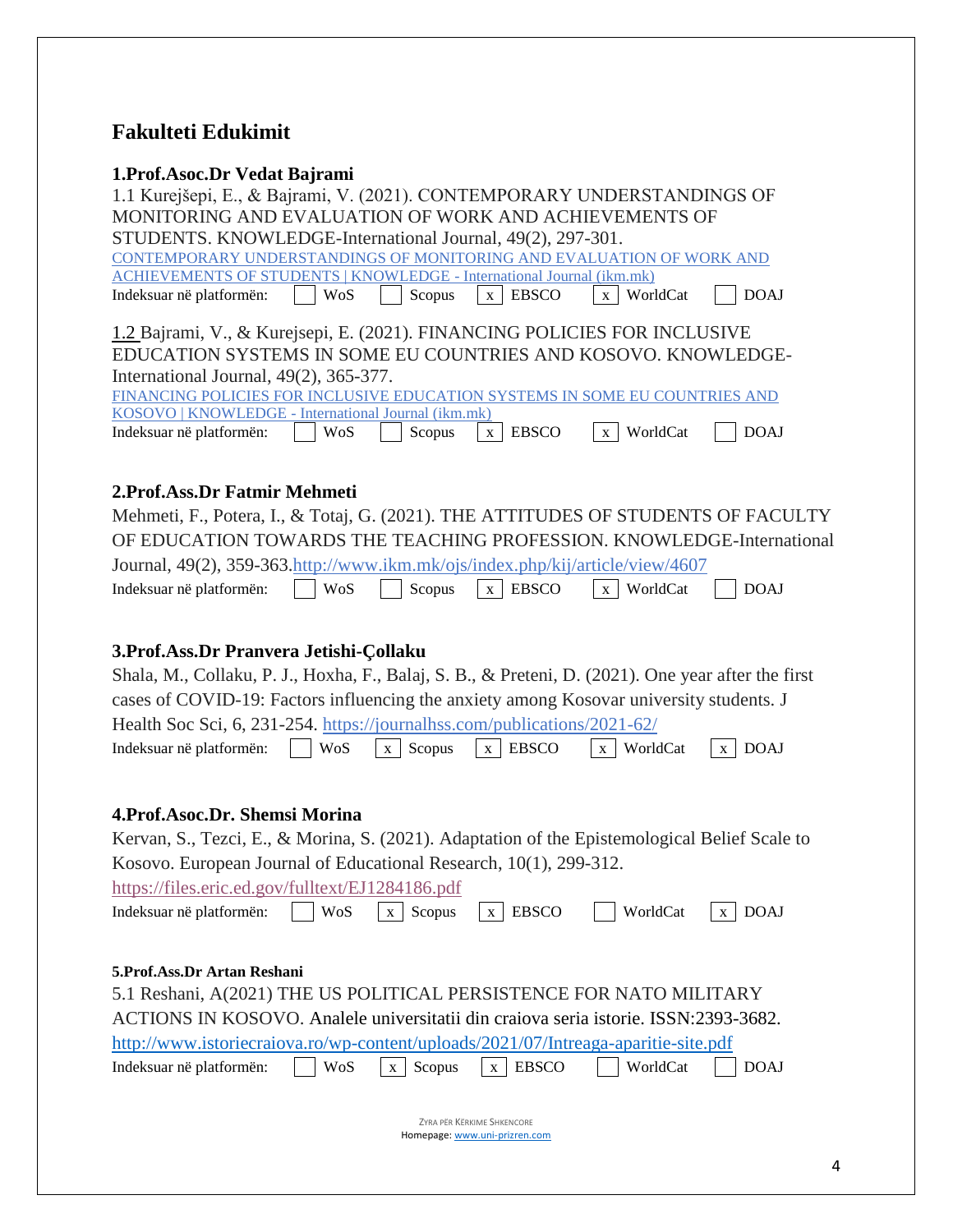| MİLLAKU, K., & RESHANİ, A. Constitutional Changes in 1989 and the Downturn to                                              |
|----------------------------------------------------------------------------------------------------------------------------|
| Kosovo's Economic Perspective. Tarih ve Gelecek Dergisi, 7(1), 264-271                                                     |
| https://doi.org/10.21551/jhf.887842<br>Indeksuar në platformën: WoS $\Box$ Scopus $\Box$ EBSCO $\Box$ WorldCat $\Box$ DOAJ |
|                                                                                                                            |
|                                                                                                                            |

#### **6.Prof.Ass.Dr Gjyle Totaj**

| Mehmeti, F., Potera, I., & Totaj, G. (2021). THE ATTITUDES OF STUDENTS OF FACULTY       |  |  |  |
|-----------------------------------------------------------------------------------------|--|--|--|
| OF EDUCATION TOWARDS THE TEACHING PROFESSION. KNOWLEDGE-International                   |  |  |  |
| Journal, 49(2), 359-363.https://www.ikm.mk/ojs/index.php/kij/article/download/4607/4600 |  |  |  |
| Indeksuar në platformën: WoS $\Box$ Scopus $\Box x$ EBSCO $\Box x$ WorldCat $\Box$ DOAJ |  |  |  |

#### **7**. **Prof. Ass.Dr Serdan Kervan**

| Kervan, S., Tezci, E., & Morina, S. (2021). Adaptation of the Epistemological Belief Scale to |
|-----------------------------------------------------------------------------------------------|
| Kosovo. European Journal of Educational Research, 10(1), 299-312.                             |
| https://doi.org/10.12973/eu-jer.10.1.29                                                       |

| Indeksuar në platformën: |  | $WoS$ $x \mid$ Scopus | EBSCO | $\vert x \vert$ WorldCat $\vert x \vert$ DOAJ |  |
|--------------------------|--|-----------------------|-------|-----------------------------------------------|--|

#### **8.Prof. Asoc.Dr Soner Yildirim**

Yildirim, S (2021) Sınıf Öğretmenlerinin Sınıf Yönetimi Hakkındaki Görüşleri (Prizren İli Örneği).Kosovo Educational Research Journal.

| http://dx.doi.org/10.29228/kerjournal.55728              |  |  |  |
|----------------------------------------------------------|--|--|--|
| Indeksuar në platformën: WoS Scopus BSCO x WorldCat DOAJ |  |  |  |

#### **9. Prof. Ass. Dr. Esen Spahi Kovaç**

| 9.1 Spahi Kovaç, E (2021) Okul Öncesi Öğretmen Adaylarının Çocuk Sevgisi ve Mesleki |
|-------------------------------------------------------------------------------------|
| Kaygilarinin Incelenmesi. Kosovo Educational Research Journal.                      |

| https://kerjournal.com/?mod=tammetin&makaleadi=&key=52141 |  |                             |      |
|-----------------------------------------------------------|--|-----------------------------|------|
| Indeksuar në platformën:                                  |  | Wos Scopus BBSCO x WorldCat | DOAJ |

9.2 Spahi Kovaç, E (2021) FOREIGN LANGUAGE LEARNING ANXIETY AMONG LOW INTERMEDIATE LEVEL EFL STUDENTS: A COMPARISON OF THE ANXIETY LEVELS OF STUDENTS ATTENDING THREE DIFFERENT TURKISH STATE UNIVERSITIES. Prizren Social Science journal.

| https://doi.org/10.32936/pssj.v4i2.180                                                                               |                                                                    |        |                   |                          |                             |  |  |  |  |  |
|----------------------------------------------------------------------------------------------------------------------|--------------------------------------------------------------------|--------|-------------------|--------------------------|-----------------------------|--|--|--|--|--|
| Indeksuar në platformën:                                                                                             | WoS                                                                | Scopus | <b>EBSCO</b><br>X | WorldCat<br>$\mathbf{X}$ | <b>DOAJ</b><br>$\mathbf{X}$ |  |  |  |  |  |
| 10. Prof. Asoc.Dr Ajka Aljilji                                                                                       |                                                                    |        |                   |                          |                             |  |  |  |  |  |
|                                                                                                                      | Aljilji, A (2021) CONCEPT OF ECOLOGICAL DEVELOPMENT OF EDUCATIONAL |        |                   |                          |                             |  |  |  |  |  |
| <b>INSTITUTIONS IN KOSOVO. KNOWLEDGE –International Journal</b>                                                      |                                                                    |        |                   |                          |                             |  |  |  |  |  |
| Vol.49.2. https://ikm.mk/ojs/index.php/kij/article/view/4599/4592                                                    |                                                                    |        |                   |                          |                             |  |  |  |  |  |
| <b>EBSCO</b><br>WoS<br>WorldCat<br><b>DOAJ</b><br>Indeksuar në platformën:<br>Scopus<br>$\mathbf{X}$<br>$\mathbf{x}$ |                                                                    |        |                   |                          |                             |  |  |  |  |  |
|                                                                                                                      |                                                                    |        |                   |                          |                             |  |  |  |  |  |
|                                                                                                                      | ZYRA PËR KËRKIME SHKENCORE                                         |        |                   |                          |                             |  |  |  |  |  |
| Homepage: www.uni-prizren.com                                                                                        |                                                                    |        |                   |                          |                             |  |  |  |  |  |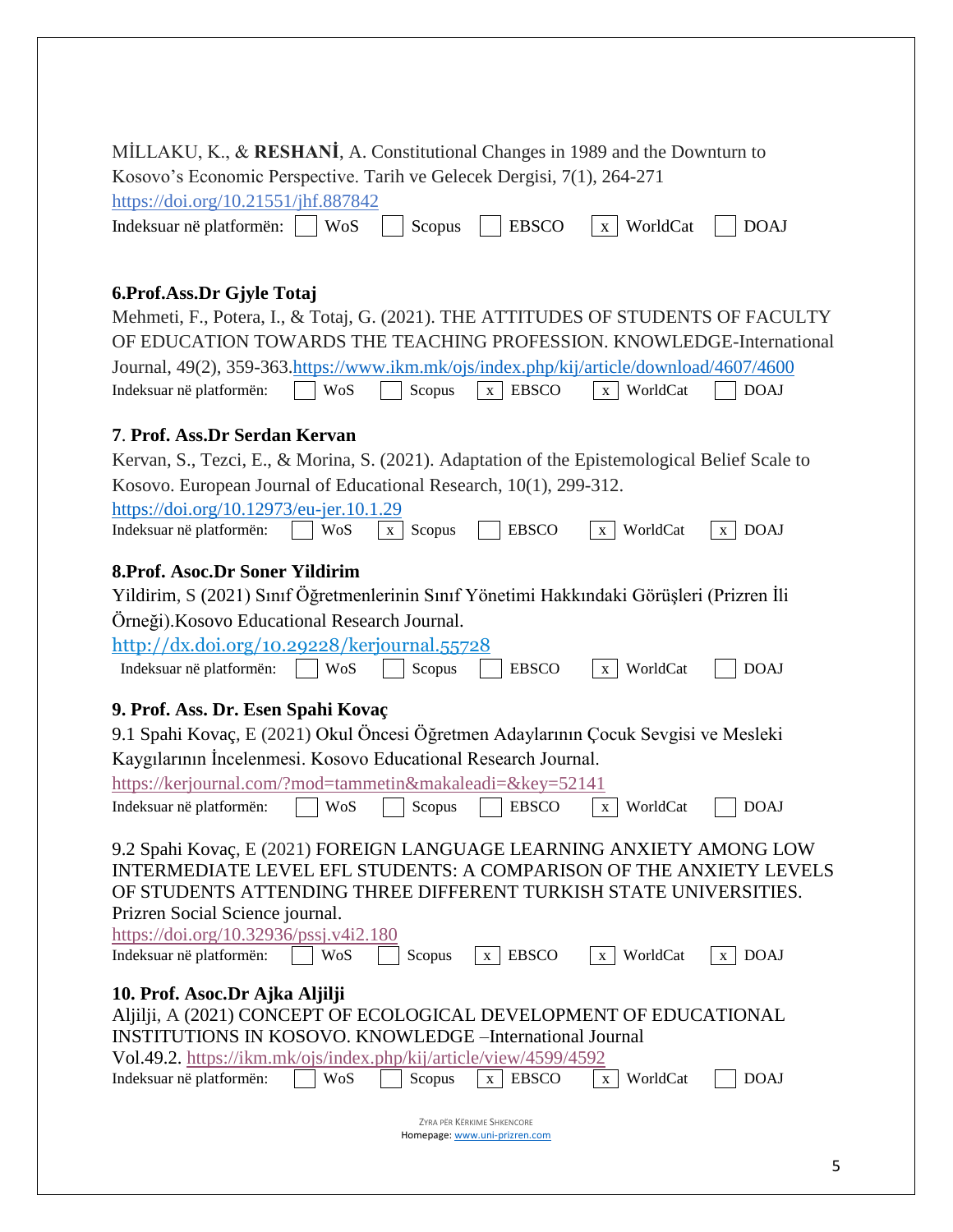### **2.Fakulteti Ekonomik**

Mësimdhënësit të cilët do t'i gjeni Publikimet Shkencore:

- **Prof. Asoc.Dr. Behxhet Brajshori**
- **Prof.Asoc.Dr Drita Krasniqi**
- **Prof.Asoc.Dr Hamdi Hoti**
- **Prof.Ass.Dr Demir Lima**
- **Prof.Ass.Dr Venet Shala**
- **Prof.Ass.Dr Anera Alishani**
- **Ass.Leonora Sopaj**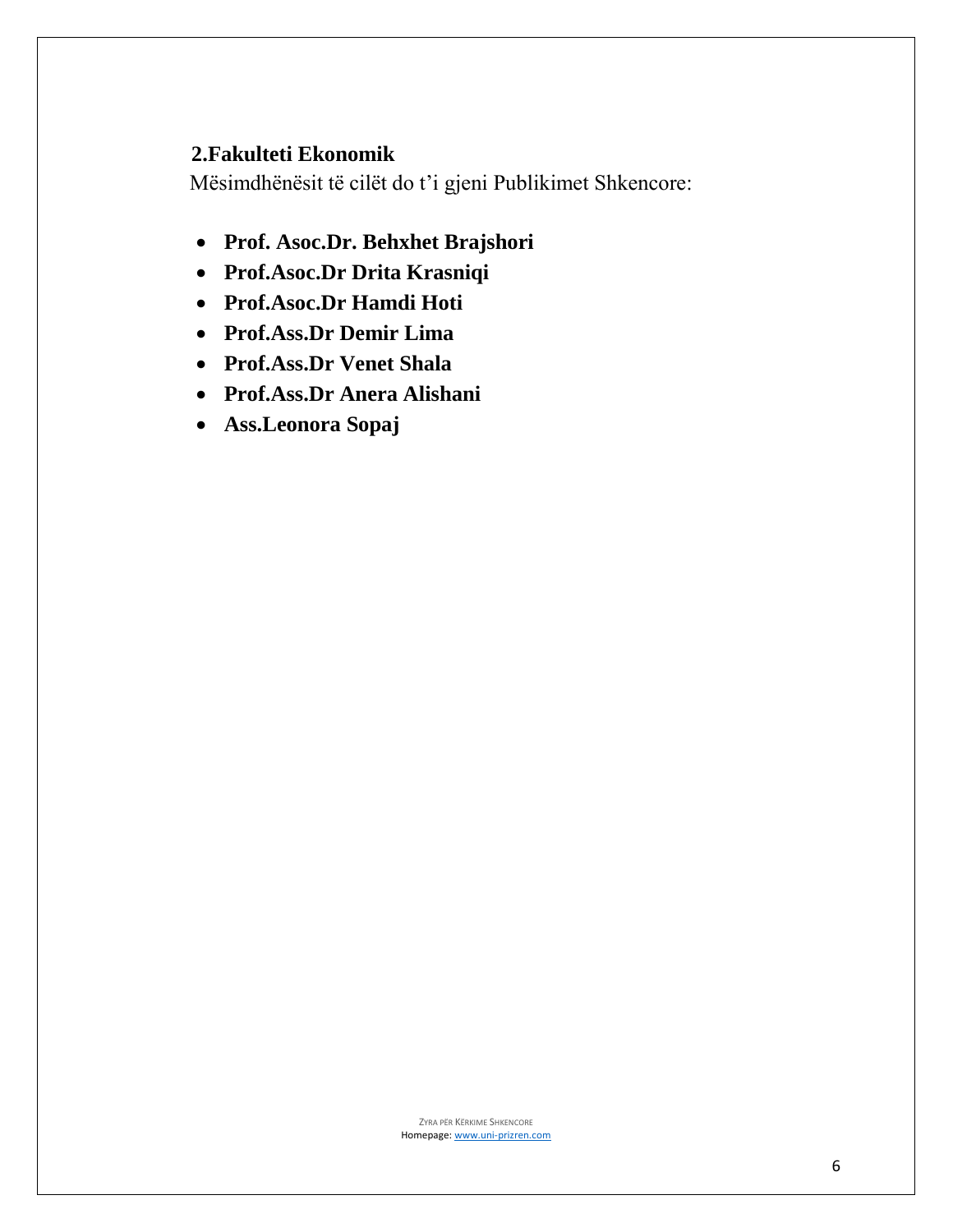### **Fakulteti Ekonomik**

#### **1.Prof. Asoc. Dr. Behxhet Brajshori**

Pacukaj, S., Brajshori, B., & Deda, E. (2021). Gender Equality, a Priority for the Social, Economic, Political and Educational Development of a Country: The Case of Albania. Journal of Educational and Social Research,  $11(5)$ , 253-253.<br>DOL: https://dai.org/10.26041/issn.2021.0122.

| DOI: https://doi.org/10.36941/jesr-2021-0122                   |  |              |      |
|----------------------------------------------------------------|--|--------------|------|
| Indeksuar në platformën: $\Box$ WoS $\Box$ Scopus $\Box$ EBSCO |  | $x$ WorldCat | DOAJ |

#### **2**.**Prof. Asoc. Dr. Drita Krasniqi**

Krasniqi, D., Vlahna, K., & Krasniqi, B. (2021). Customer relationship management in the purchase decision process. Journal Of Accounting, FinanceAnd Auditing Studies. DOI: 10.32602/jafas.2021.038

| $\cdot$ .<br>Indeksuar në platformën: | $W_0S$<br>∪⊾ | $\mathbf{r}$<br>Scopus<br>. . | <b>EBSCC</b><br>$\mathbf{v}$ | <b>TTT</b><br>$11 \cap$<br>$\mathbf{v}$<br>$\mathbf{M}$<br>. . |  |
|---------------------------------------|--------------|-------------------------------|------------------------------|----------------------------------------------------------------|--|
|---------------------------------------|--------------|-------------------------------|------------------------------|----------------------------------------------------------------|--|

#### **3. Prof. Asoc. Dr. Hamdi Hoti**

|                                                                                                                                                                                    | э. 1 гот. жуус. Б. нашиг нош |                        |                                                             |                          |             |  |  |
|------------------------------------------------------------------------------------------------------------------------------------------------------------------------------------|------------------------------|------------------------|-------------------------------------------------------------|--------------------------|-------------|--|--|
| Hamdi, H. O. T. I., & KURHASKU, E. (2021). Impact of Information Technology on the HR<br>Practices in the Public Sector: Evidence from the Republic of Kosovo. European Journal of |                              |                        |                                                             |                          |             |  |  |
| Sustainable Development, 10(1), 724-724. DOI: 10.14207/ejsd.2021.v10n1p724                                                                                                         |                              |                        |                                                             |                          |             |  |  |
| https://ecsdev.org/ojs/index.php/ejsd/article/view/1202/1186                                                                                                                       |                              |                        |                                                             |                          |             |  |  |
| Indeksuar në platformën:                                                                                                                                                           | x WoS                        | Scopus<br>$\mathbf{X}$ | <b>EBSCO</b><br>$\mathbf X$                                 | WorldCat<br>$\mathbf{X}$ | <b>DOAJ</b> |  |  |
|                                                                                                                                                                                    |                              |                        |                                                             |                          |             |  |  |
|                                                                                                                                                                                    |                              |                        |                                                             |                          |             |  |  |
| 4. Prof. Ass. Dr. Demir Lima                                                                                                                                                       |                              |                        |                                                             |                          |             |  |  |
| 4.1 Spahi, J., Shala, V., & Limaj, D. (2021). FORMAL EXPERIENCE OF SME OWNERS IN                                                                                                   |                              |                        |                                                             |                          |             |  |  |
| THE FIELD OF HRM: A CASE STUDY IN KOSOVO AS A COUNTRY WITH AN                                                                                                                      |                              |                        |                                                             |                          |             |  |  |
| EMERGING ECONOMY. Journal of Governance and Regulation/Volume, 10(2).                                                                                                              |                              |                        |                                                             |                          |             |  |  |
| https://doi.org/10.22495/jgrv10i2siart14                                                                                                                                           |                              |                        |                                                             |                          |             |  |  |
|                                                                                                                                                                                    |                              |                        |                                                             |                          |             |  |  |
| Indeksuar në platformën:                                                                                                                                                           | WoS                          | Scopus<br>$\mathbf{X}$ | <b>EBSCO</b>                                                | WorldCat                 | <b>DOAJ</b> |  |  |
|                                                                                                                                                                                    |                              |                        |                                                             |                          |             |  |  |
| 4.2 Limaj, D. (2021). Foreign Direct Investments and Attracting Policies to be Undertaken by the                                                                                   |                              |                        |                                                             |                          |             |  |  |
| Government. The Case of Kosovo. Journal of Educational and Social Research, 11(1), 32-                                                                                             |                              |                        |                                                             |                          |             |  |  |
| 32.DOI: https://doi.org/10.36941/jesr-2021-0004                                                                                                                                    |                              |                        |                                                             |                          |             |  |  |
|                                                                                                                                                                                    |                              |                        |                                                             |                          |             |  |  |
|                                                                                                                                                                                    |                              |                        |                                                             |                          |             |  |  |
| Indeksuar në platformën:                                                                                                                                                           | <b>WoS</b>                   | Scopus<br>$\mathbf{X}$ | <b>EBSCO</b>                                                | WorldCat                 | <b>DOAJ</b> |  |  |
|                                                                                                                                                                                    |                              |                        |                                                             |                          |             |  |  |
| 4.3 Spahi, J., Shala, V., & Limaj, D. (2021). FORMAL EXPERIENCE OF SME OWNERS IN                                                                                                   |                              |                        |                                                             |                          |             |  |  |
| THE FIELD OF HRM: A CASE STUDY IN KOSOVO AS A COUNTRY WITH AN                                                                                                                      |                              |                        |                                                             |                          |             |  |  |
| EMERGING ECONOMY. Journal of Governance and Regulation/Volume, 10(2). ISSN: 2306-                                                                                                  |                              |                        |                                                             |                          |             |  |  |
| 6784 https://doi.org/10.22495/jgrv10i2siart14                                                                                                                                      |                              |                        |                                                             |                          |             |  |  |
|                                                                                                                                                                                    |                              |                        |                                                             |                          |             |  |  |
| Indeksuar në platformën:                                                                                                                                                           | WoS                          | Scopus<br>X            | <b>EBSCO</b>                                                | WorldCat                 | <b>DOAJ</b> |  |  |
|                                                                                                                                                                                    |                              |                        | ZYRA PËR KËRKIME SHKENCORE<br>Homepage: www.uni-prizren.com |                          |             |  |  |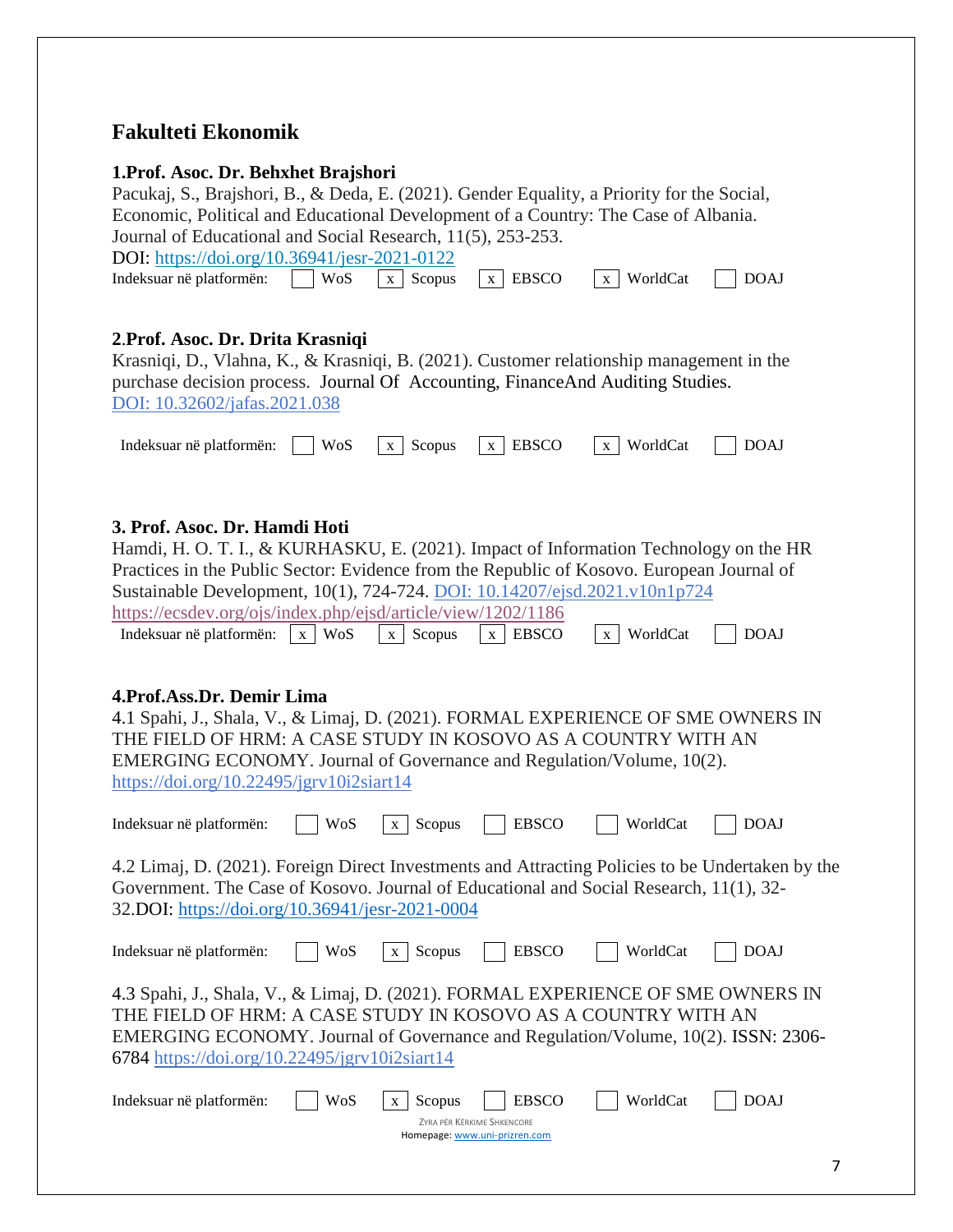| 5. Prof.Ass.Dr. Venet Shala<br><b>5.1</b> Venet Shala, Shaip Bytyci, Patrik Dodaj (2021). The role of innovation in the growth of the<br>company: A case of the emerging country. Journal of Governance and Regulation.<br>https://doi.org/10.22495/jgrv10i4art16<br>Indeksuar në platformën: | <b>WoS</b><br>Scopus<br>$\mathbf{x}$ | <b>EBSCO</b>      | WorldCat                 | <b>DOAJ</b>                 |
|-----------------------------------------------------------------------------------------------------------------------------------------------------------------------------------------------------------------------------------------------------------------------------------------------|--------------------------------------|-------------------|--------------------------|-----------------------------|
| 5.2 Spahi, J., Shala, V., & Limaj, D. (2021). FORMAL EXPERIENCE OF SME OWNERS IN<br>THE FIELD OF HRM: A CASE STUDY IN KOSOVO AS A COUNTRY WITH AN<br>EMERGING ECONOMY. Journal of Governance and Regulation/Volume, 10(2). ISSN: 2306-<br>6784 https://doi.org/10.22495/jgrv10i2siart14       |                                      |                   |                          |                             |
| Indeksuar në platformën:                                                                                                                                                                                                                                                                      | Scopus<br>WoS<br>$\mathbf{X}$        | <b>EBSCO</b>      | WorldCat                 | <b>DOAJ</b>                 |
| 5.3 Bytyci, S., Shala, V., Ziberi, B., & Myftaraj, E. (2021). Transforming traditional business<br>into online: The impact of COVID-19 pandemic on consumer behavior. Journal of Governance<br>and Regulation/Volume, 10(2). ISSN:2306-6784 https://doi.org/10.22495/jgrv10i2siart10          |                                      |                   |                          |                             |
| Indeksuar në platformën:                                                                                                                                                                                                                                                                      | <b>WoS</b><br>Scopus<br>$\mathbf{X}$ | <b>EBSCO</b>      | WorldCat                 | <b>DOAJ</b>                 |
| 6. Ass. Anera Alishani, Leonora Sopaj<br>Organic Agriculture and Organic Food Consumption in Kosovo LS Hoxha, A Musliu -<br>International Journal of Food and Agricultural, 2021. https: Organic Agriculture and Organic<br>Food Consumption in Kosovo (umn.edu)<br>Indeksuar në platformën:  | WoS<br>Scopus                        | <b>EBSCO</b><br>X | WorldCat<br>$\mathbf{X}$ | <b>DOAJ</b><br>$\mathbf{X}$ |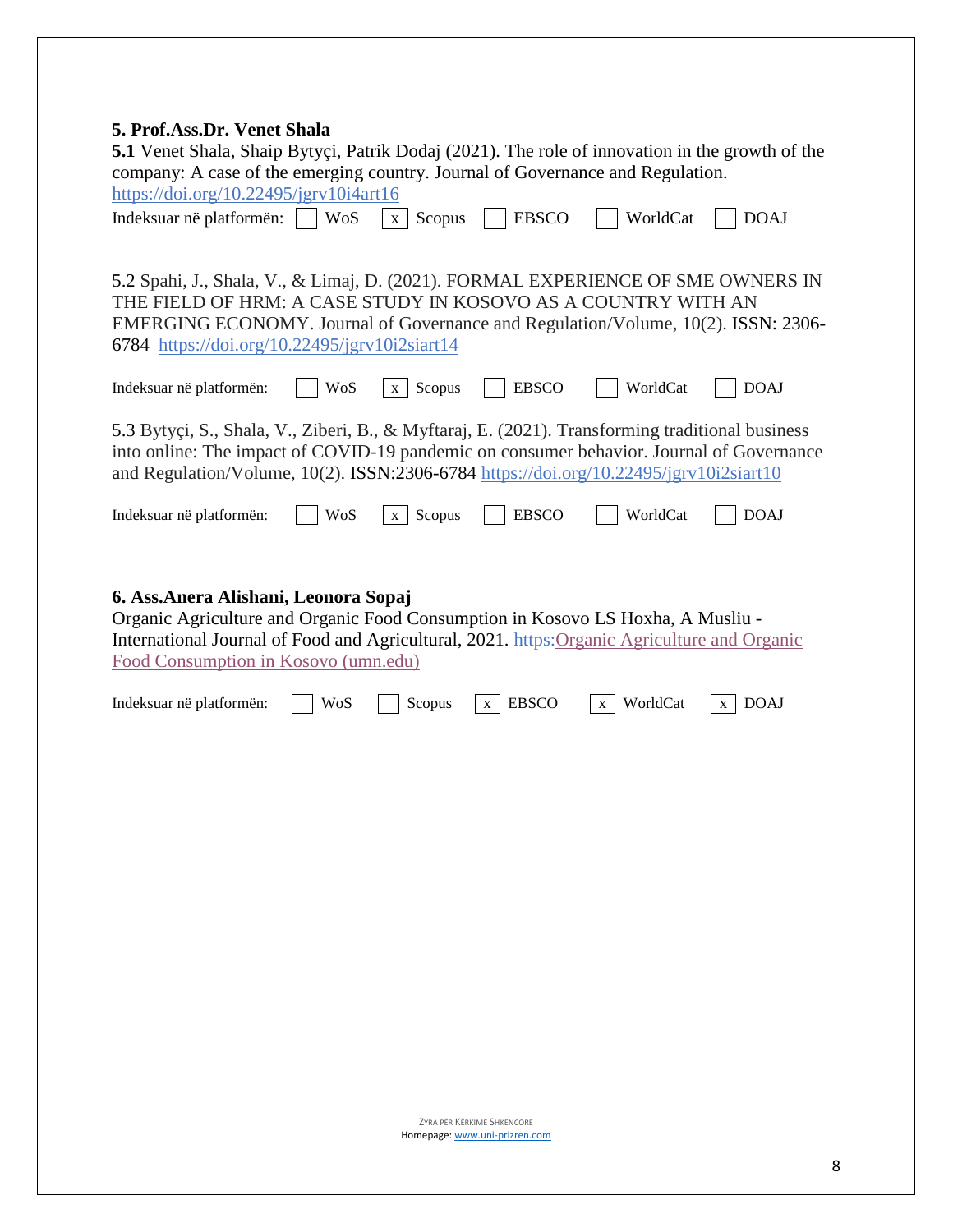## **3. Fakulteti i Shkencave Kompjuterike**

Mësimdhënësit të cilët do t'i gjeni Publikimet Shkencore:

- **Prof. Asoc. Dr Samedin Krrabaj**
- **Prof.Asoc.Dr Ercan Canhasi**
- **Prof.Ass.Dr Zirije Hasani**
- **Prof.Asoc.Dr Malush Mjaku**
- **Prof.Asoc.Dr Naim Baftiu**
- **Prof.Ass.Dr Arsim Susuri**
- **Ass. Betim Maloku**
- **Ass. Arbër Beshiri**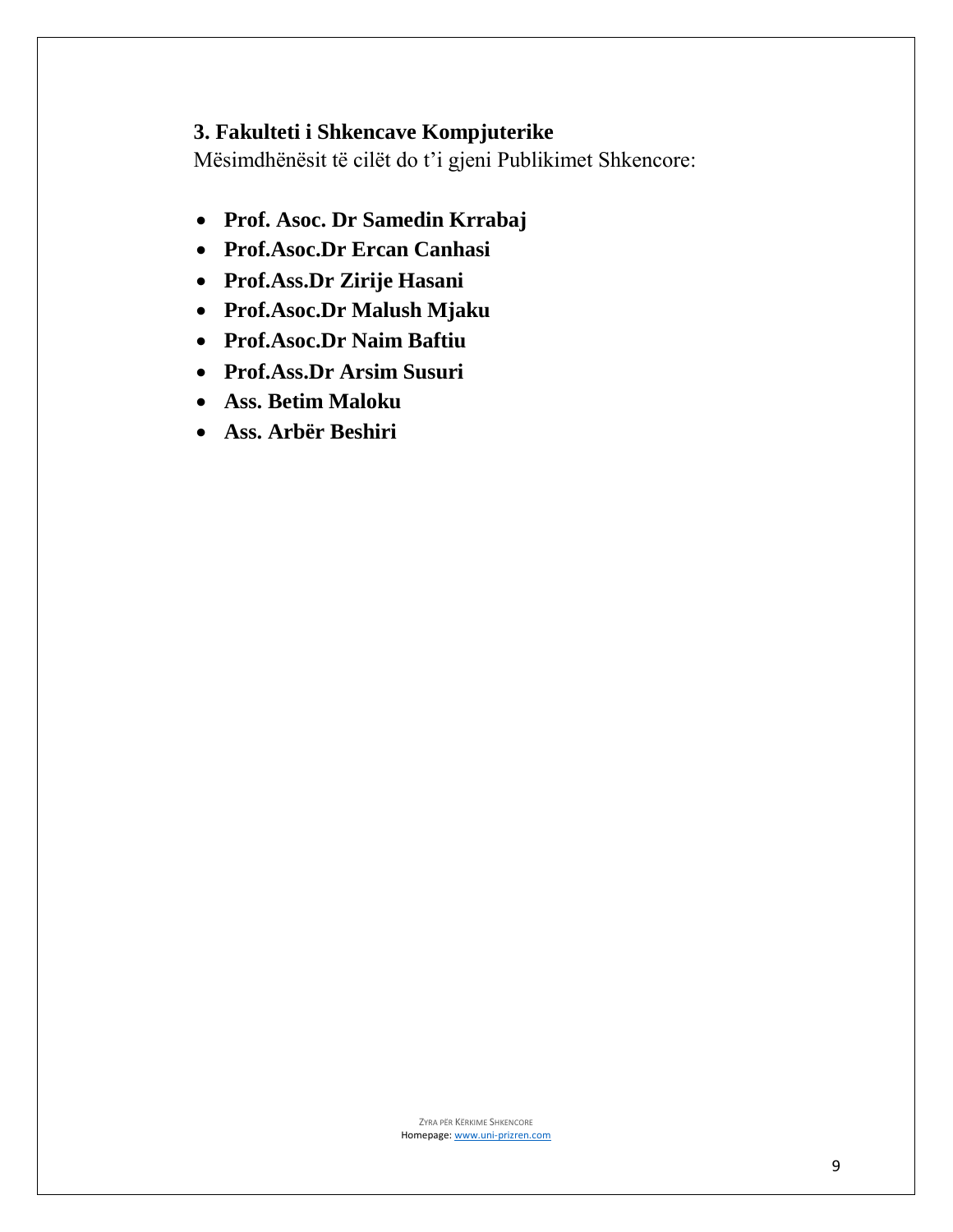# **Fakulteti i Shkencave Kompjuterike**

| 1. Prof. Asoc. Dr. Samedin Krrabaj, Prof. Asoc. Dr. Ercan Canhasi, Prof. Ass. Dr Zirije Hasani                                               |
|----------------------------------------------------------------------------------------------------------------------------------------------|
| Krrabaj, S., Hasani, Z., Fetahi, E., & Canhasi, E. (2021). A NOVEL IOT ENABLED                                                               |
| AUTOMATED ATTENDANCE REGISTERING SYSTEM USING RFID AND CLOUD AS                                                                              |
| BACK-END. International Journal on Information Technologies & Security, 13(2).                                                               |
| http://ijits-bg.com/home                                                                                                                     |
| Indeksuar në platformën:<br>WoS<br>Scopus<br><b>EBSCO</b><br><b>DOAJ</b><br>WorldCat<br>$\mathbf{X}$<br>$\mathbf{X}$<br>$\mathbf{X}$         |
|                                                                                                                                              |
| 2. Prof. Asoc. Dr. Malush Mjaku                                                                                                              |
| Baftiu, N., & Mjaku, M. (2021). Exploring the possibility of applying the GOMS model to e-                                                   |
| banking software design. Technium Soc. Sci. J., 18, 593.                                                                                     |
| https://techniumscience.com/index.php/socialsciences/article/view/3148                                                                       |
| Indeksuar në platformën:<br><b>EBSCO</b><br>WorldCat<br><b>DOAJ</b><br>WoS<br>Scopus<br>$\mathbf{X}$<br>$\mathbf{X}$<br>$\mathbf{X}$         |
|                                                                                                                                              |
| 3. Prof.Asoc.Dr. Naim Baftiu                                                                                                                 |
| Baftiu, N. (2021). Application of intelligent applications for controlling software and hardware                                             |
| devices.TECHNIUM.DOI: https://doi.org/10.47577/technium.v3i7.                                                                                |
| <b>DOAJ</b><br>Indeksuar në platformën:<br><b>WoS</b><br>Scopus<br><b>EBSCO</b><br>WoldCat<br>$\mathbf{X}$<br>$\mathbf{X}^-$<br>$\mathbf{X}$ |
|                                                                                                                                              |
| 3.1 Baftiu, N., & Mjaku, M. (2021). Exploring the possibility of applying the GOMS model to e-                                               |
| banking software design. Technium Soc. Sci. J., 18, 593.                                                                                     |
| https://techniumscience.com/index.php/socialsciences/article/view/3148.                                                                      |
| <b>DOAJ</b><br>Indeksuar në platformën:<br>WoS<br>Scopus<br><b>EBSCO</b><br>WorldCat<br>$\mathbf x$<br>$\mathbf X$<br>$\mathbf{X}$           |
| 3.2 Loku, A., Loku, N., & Baftiu, N. (2021). Small and Medium Enterprises: Importance for the                                                |
| Kosovo Economy. Technium Soc. Sci. J., 18, 215.                                                                                              |
| DOI: https://doi.org/10.47577/tssj.v18i1.3110.                                                                                               |
| <b>EBSCO</b><br><b>WoS</b><br>Scopus<br>WorldCat<br><b>DOAJ</b><br>Indeksuar në platformën:<br>$\mathbf{X}$<br>$\mathbf{X}$<br>X             |
|                                                                                                                                              |
|                                                                                                                                              |
| 4. Prof.Ass.Dr. Arsim Susuri<br>Mati, D. N., Hamiti, M., Susuri, A., Selimi, B., & Ajdari, J. (2021). Building Dictionaries for              |
| Low Resource Languages: Challenges of Unsupervised Learning. Annals of Emerging                                                              |
| Technologies in Computing (AETiC), 5(3), 52-58. AETiC $\gg$ Archive (the iaer.org)                                                           |
| <b>WoS</b><br><b>EBSCO</b><br>WorldCat<br><b>DOAJ</b><br>Indeksuar në platformën:<br>Scopus<br>$\mathbf{X}$<br>$\mathbf{X}$                  |
|                                                                                                                                              |
|                                                                                                                                              |
|                                                                                                                                              |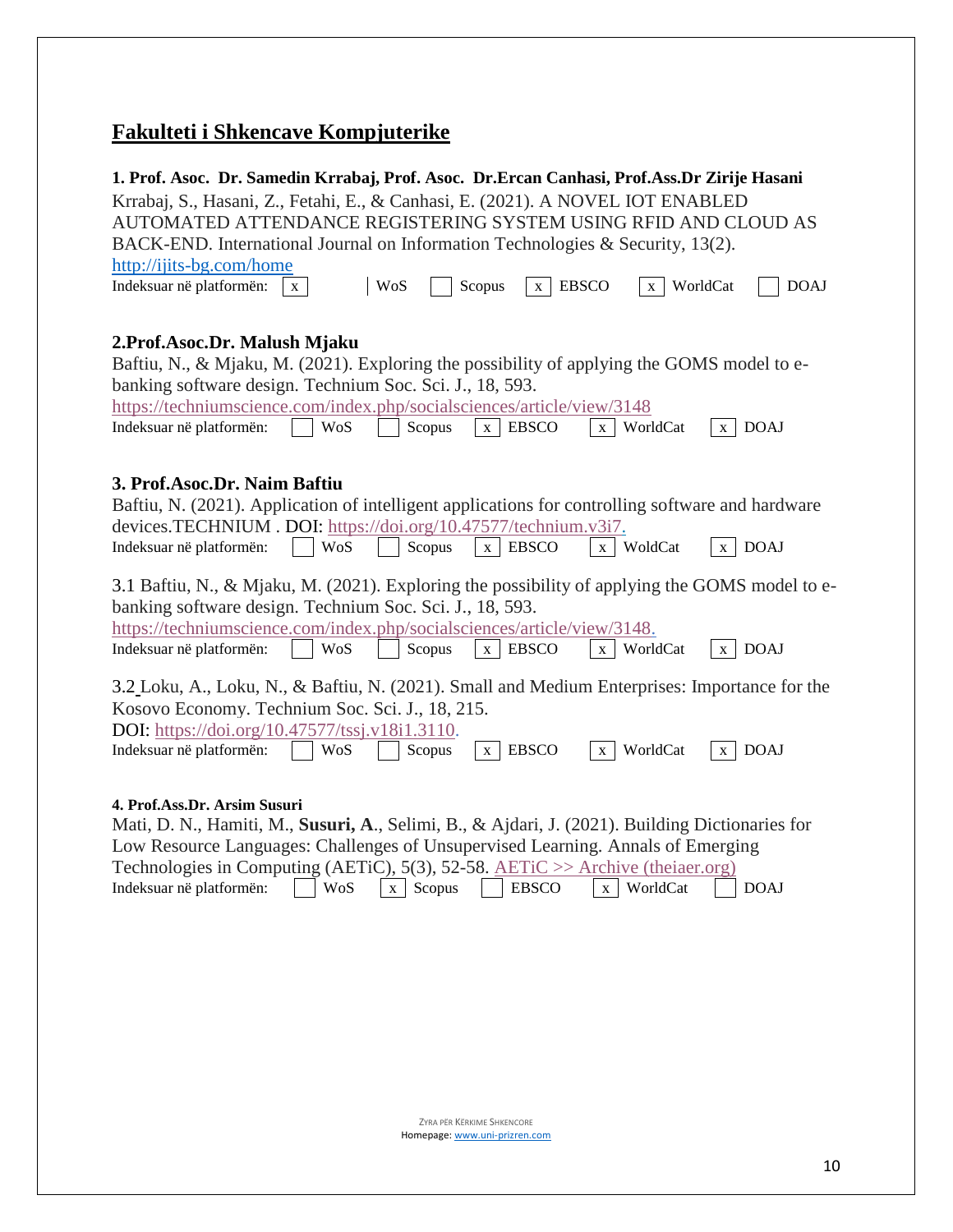#### **5. Ass. Betim Maloku**

| Kokaj, A., & Maloku, B. (2021). A Control Model For ICT Educational Purposes. |                                      |              |          |      |
|-------------------------------------------------------------------------------|--------------------------------------|--------------|----------|------|
| IFAC-PapersOnLine, 54(13), 460-463.                                           |                                      |              |          |      |
| https://www.sciencedirect.com/science/article/pii/S2405896321019285           |                                      |              |          |      |
| Indeksuar në platformën:                                                      | $\vert$ WoS $\vert$ x $\vert$ Scopus | <b>EBSCO</b> | WorldCat | DOAJ |

#### **6. Ass. Arbër Beshiri**

Authentication and Authorisation in Service Oriented Grid Architecture. (2021). International Journal of Grid and Utility Computing,

| https://www.inderscience.com/info/ingeneral/forthcoming.php?jcode=ijguc |  |              |          |      |
|-------------------------------------------------------------------------|--|--------------|----------|------|
| Indeksuar në platformën: $\vert x \vert$ WoS $\vert x \vert$ Scopus     |  | <b>EBSCO</b> | WorldCat | DOAJ |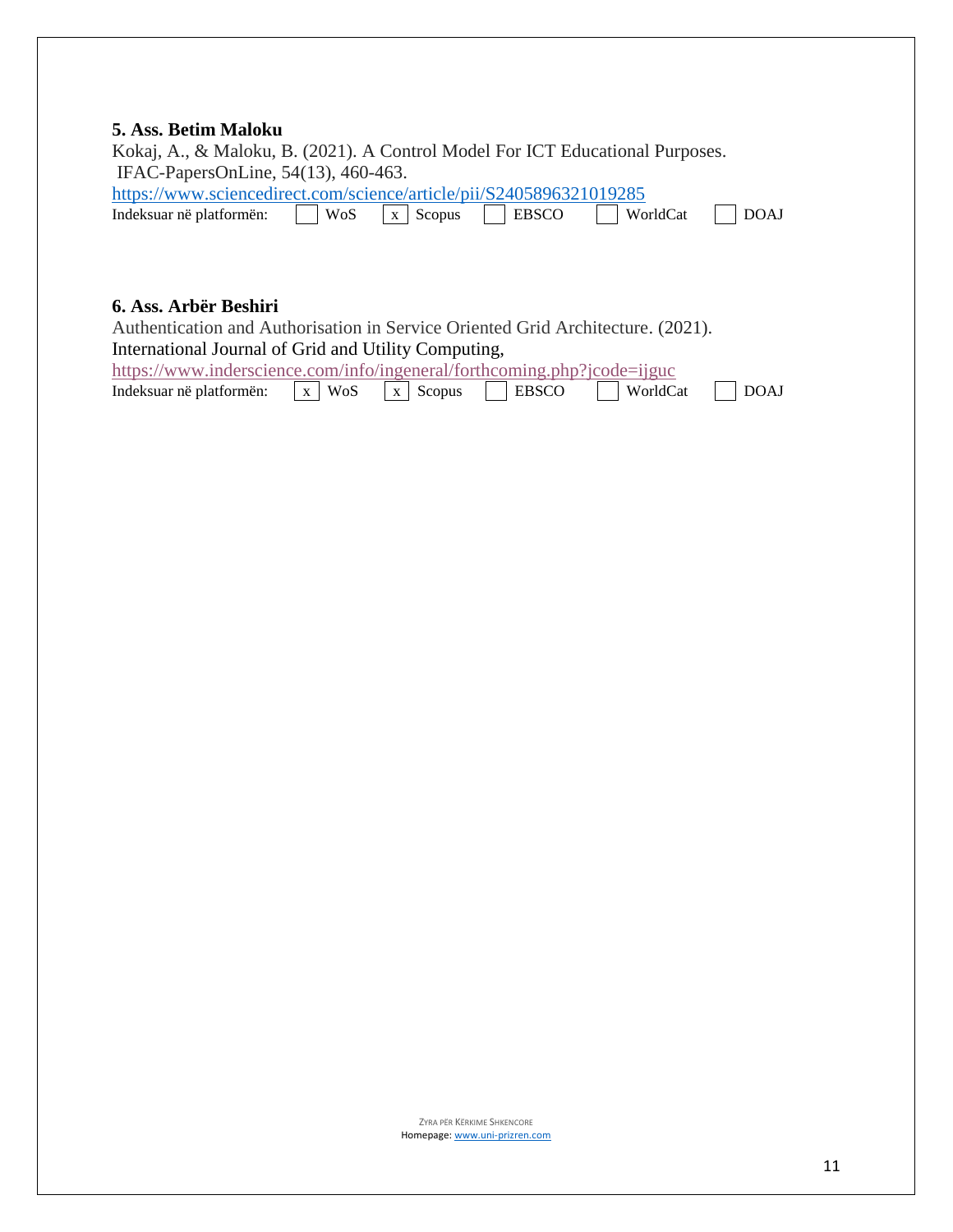## **4.Fakulteti i Shkencave të Jetës dhe Mjedisit**

Mësimdhënësit të cilët do t'i gjeni Publikimet Shkencore :

- **Prof. Asoc. Dr Isuf Lushi**
- **Prof.Asoc.Dr Albana Milaimi**
- **Prof.Ass. Dr Sadik Maloku**
- **Prof.Asoc.Dr Ylli Kortoçi**
- **Prof.Ass.Dr Mirvjena Kortoçi**
- **Prof.Ass.Dr Ekrem Gjokaj**
- **Prof.Ass.Dr Nol Kraniqi**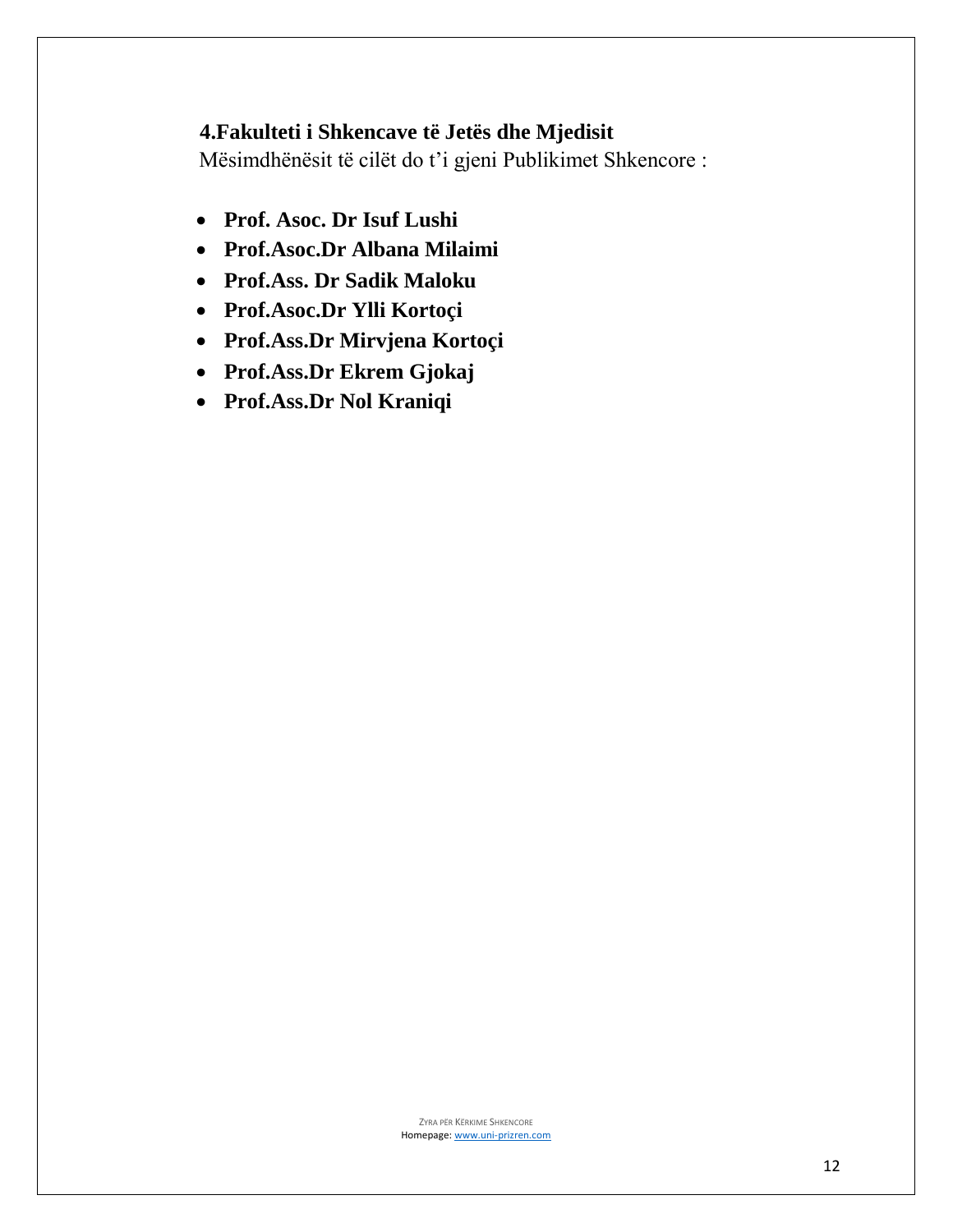# **Fakulteti i Shkencave të Jetës dhe Mjedisit**

### **1. Prof.Asoc.Dr Isuf Lushi**

| 1.1 Lushi, I., Çera, G., Halilaj, S., & Çera, E. (2021). Exploring the association between trust<br>and contractingin agribusiness sector: Evidence from Albania. Economics and Sociology. 2021,<br>14(4), pp. 297-309. DOI: 10.14254/2071-789X.2021/14-4/17                                                                                                                                                   |                     |                          |                            |                          |                  |  |
|----------------------------------------------------------------------------------------------------------------------------------------------------------------------------------------------------------------------------------------------------------------------------------------------------------------------------------------------------------------------------------------------------------------|---------------------|--------------------------|----------------------------|--------------------------|------------------|--|
| Indeksuar në platformën:                                                                                                                                                                                                                                                                                                                                                                                       | x WoS               | Scopus<br>$\mathbf{X}^-$ | <b>EBSCO</b>               | WorldCat<br>X            | <b>DOAJ</b>      |  |
| 1.2 Maloku, S., Çera, G., Poleshi, B., Lushi, I., & Metzker, Z. (2021). The effect of relationship<br>quality on contract farming: The mediating role of conflict between trading partners in<br>Albania. Economics and Sociology. 2021, Vol. 14(3), pp. 283-296.<br>DOI: 10.14254/2071-789X.2021/14-3/15<br>Indeksuar në platformën:                                                                          | WoS<br>X            | Scopus<br>X              | <b>EBSCO</b>               | WorldCat<br>$\mathbf{X}$ | <b>DOAJ</b>      |  |
| 1.3 Maloku, S., Çera, G., Metzker, Z., Lushi, I., & Poleshi, B. (2021). The role of access to<br>information in trading relationship and plans for future activities. Journal of International<br>Studies. Doi:10.14254/2071-8330.2021/14-2/8.<br>Indeksuar në platformën:                                                                                                                                     | <b>WoS</b>          | Scopus<br>X              | $x$ EBSCO                  | WorldCat<br>X            | <b>DOAJ</b><br>X |  |
| 2. Prof.Asoc.Dr Albana Milaimi<br>Çarkaj, L., Selimi, Q., Ismaili, M., & Milaimi, A. P. (2021). Monitoring of Environmental<br>Pollution by Heavy Metal through the Roman Snail (Helix Pomatia) in Mitrovica-<br>Kosovo. Ecological Engineering & Environmental Technology.<br>DOI:10.26471/cjees/2021/016/191 http://www.cjees.ro/viewTopic.php?topicId=919<br>Indeksuar në platformën:                       | WoS<br>$\mathbf{X}$ | Scopus<br>$\mathbf{X}$   | <b>EBSCO</b>               | WorldCat<br>X            | <b>DOAJ</b>      |  |
| 3. Prof.Ass.Dr Sadik Maloku<br>3.1 Cera, G., Cera, E., Ribeiro, H. N. R., & Maloku, S. (2021). The role of trust in government<br>and institutional environment in future business climate. International Journal of Entrepreneurial<br>Venturing, 3(5), 425-442. http://www.inderscience.com/link.php?id=119143<br>WoS<br>Indeksuar në platformën:<br>Scopus<br><b>EBSCO</b><br>WorldCat<br><b>DOAJ</b><br>X  |                     |                          |                            |                          |                  |  |
| 3.2 Maloku, S., Çera, G., Poleshi, B., Lushi, I., & Metzker, Z. (2021). The effect of relationship<br>quality on contract farming: The mediating role of conflict between trading partners in<br>Albania. Economics and Sociology. https://www.economics-sociology.eu/?en_es-abstracted-and-<br>indexed, 1<br>Indeksuar në platformën:                                                                         | x WoS               | $x \mid$ Scopus          | <b>EBSCO</b>               | WorldCat                 | <b>DOAJ</b>      |  |
| 3.3 Maloku, S., Çera, G., Metzker, Z., Lushi, I., & Poleshi, B. (2021). The role of access to<br>information in trading relationship and plans for future activities. Journal of International<br>Studies. https://doi.org/10.14254/2071-8330.2021/14-2/8<br><b>WoS</b><br>WorldCat<br>Indeksuar në platformën:<br>Scopus<br><b>EBSCO</b><br><b>DOAJ</b><br>$\mathbf{X}$<br>$\mathbf{X}$<br>$\mathbf{X}$<br>X. |                     |                          |                            |                          |                  |  |
|                                                                                                                                                                                                                                                                                                                                                                                                                |                     |                          | ZYRA PËR KËRKIME SHKENCORE |                          |                  |  |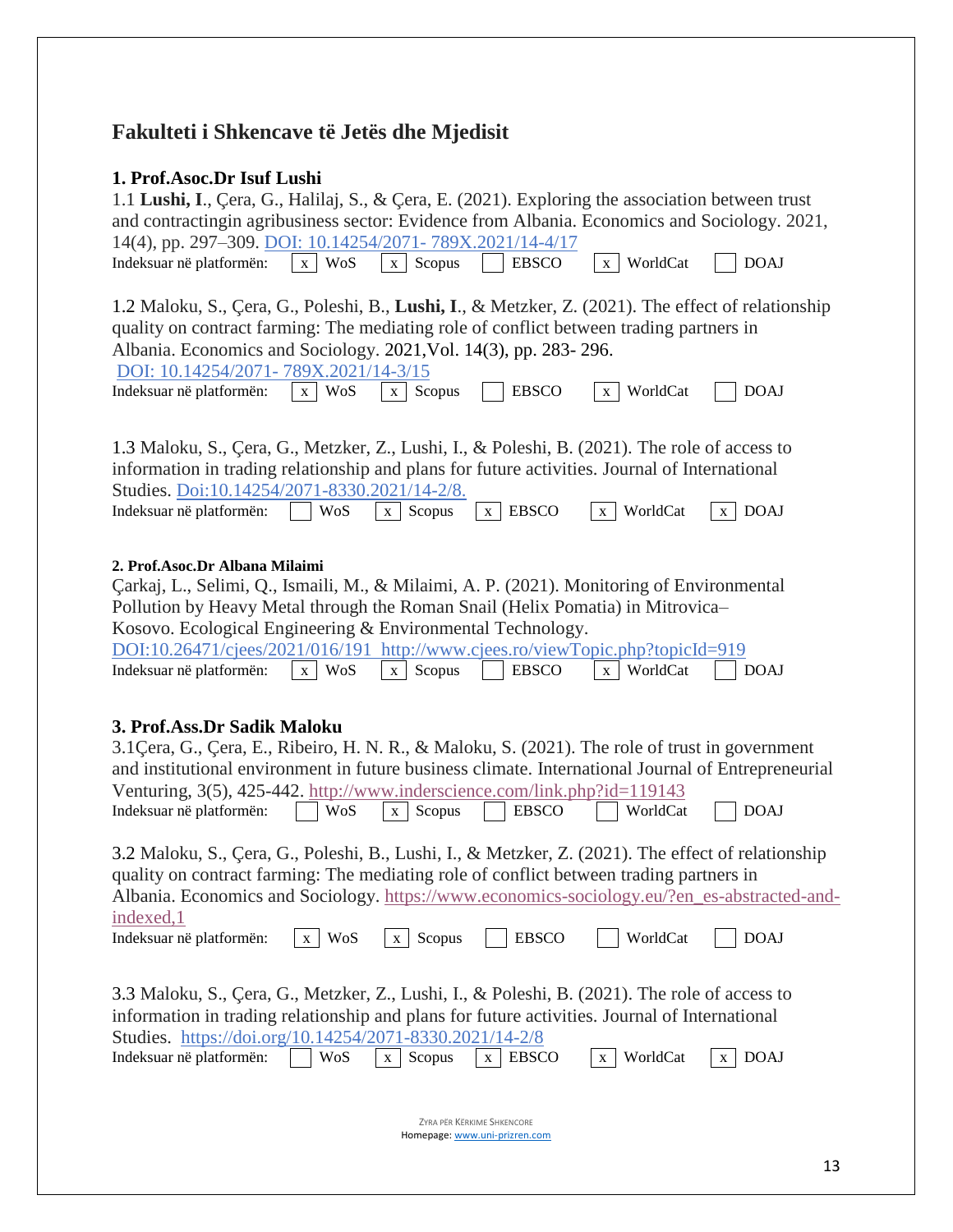#### **4. Prof.Asoc.Dr Ylli Kortoçi, Prof.Ass.Dr Mirvjena Kortoçi**

KORTOÃ, Y., & KORTOÃ, M. (2021). Time Consumption and Productivity in Wood Extraction Using Traditional Cable Car. Prizren Social Science Journal, 5(2), 39-45. <https://doi.org/10.32936/pssj.v5i2.239> Indeksuar në platformën: WoS Scopus x EBSCO x WorldCat x DOAJ

#### **5. Prof.Ass.Dr Ekrem Gjokaj, Prof.Ass.Dr Nol Krasniqi**

Gjokaj, E., Kopeva, D., Krasniqi, N., & Nagy, H. (2021). Factors Affecting the Performance of Agri Small and Medium Enterprises with Evidence from Kosovo. European Countryside, 13(2), 297-313. DOI: <https://doi.org/10.2478/euco-2021-0019> Indeksuar në platformën:  $\overline{x}$  WoS  $\overline{x}$  Scopus  $\overline{x}$  EBSCO  $\overline{x}$  WorldCat  $\overline{x}$  DOAJ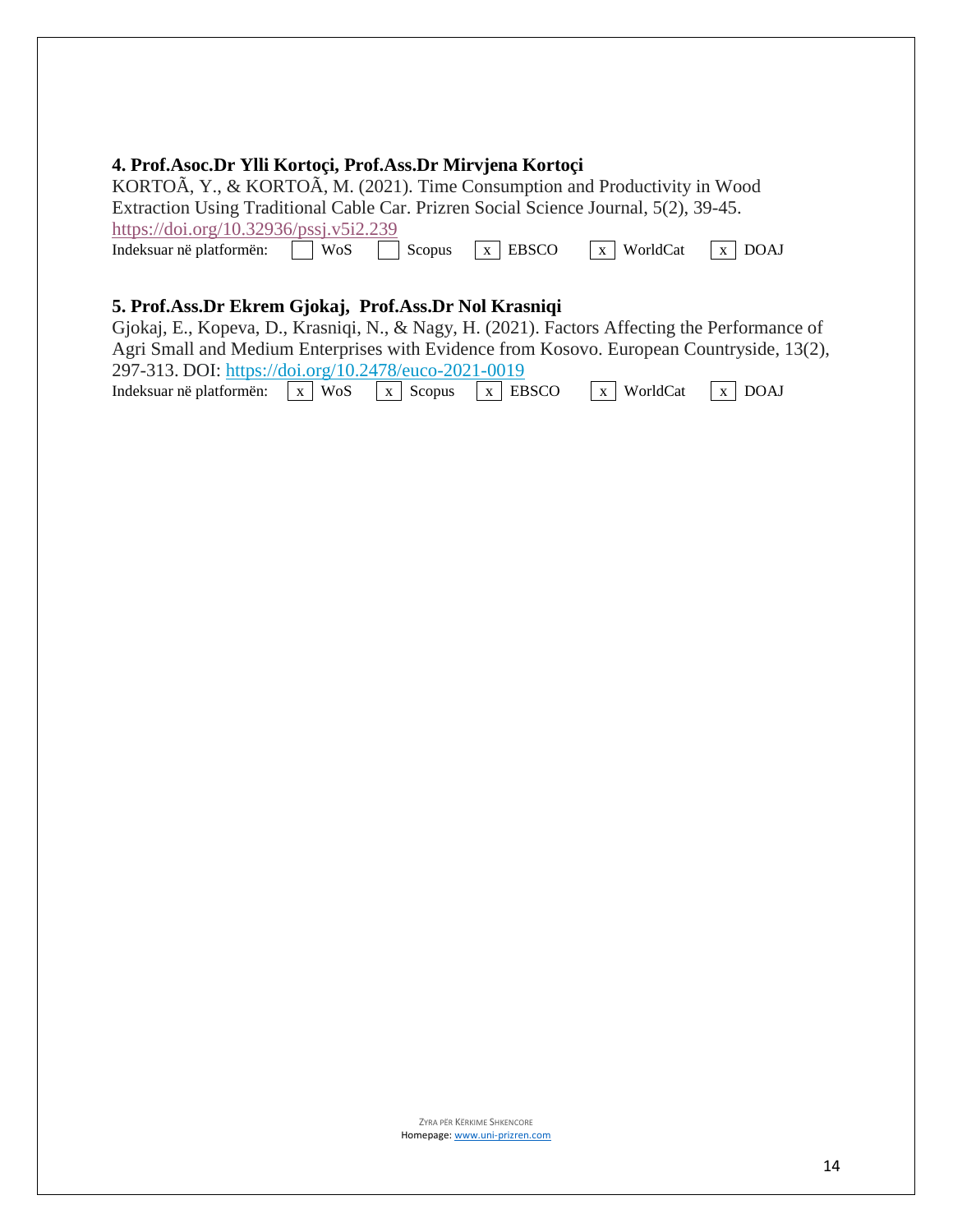### **5. Fakulteti Juridik**

Mësimdhënësit të cilët do t'i gjeni Publikimet Shkencore:

- **Prof.Asoc.Dr Kadri Kryeziu**
- **Prof.Ass.Dr Safet Krasniqi**
- **Prof.Ass.Dr Berat Aqifi**
- **Ass. Kastriote Vlahna**
- **Ass.Driola Susuri**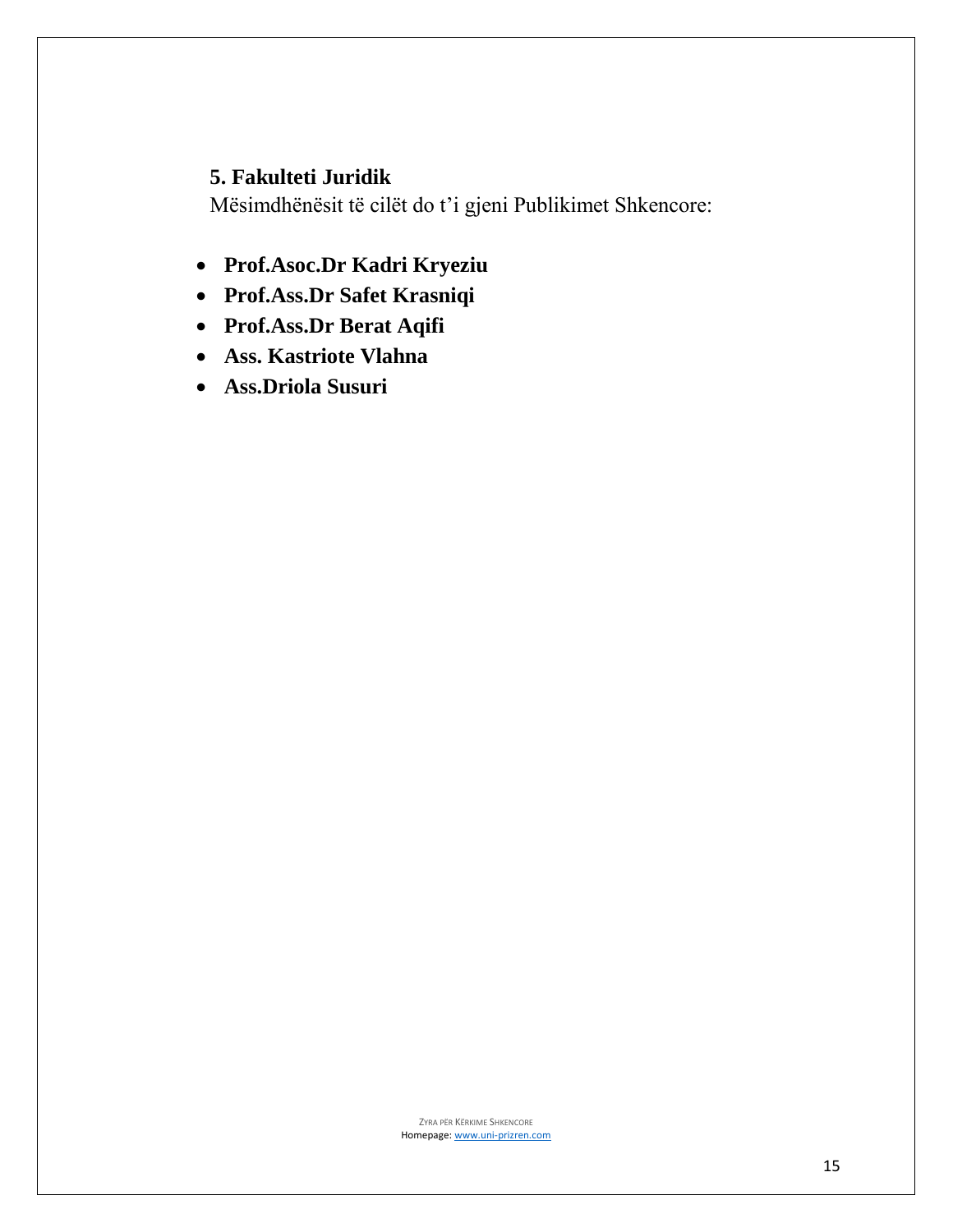## **Fakulteti Juridik**

### **1. Prof.Asoc.Dr Kadri Kryeziu**

| Susuri, D., & Kryeziu, K. (2021). Changing the manner of electing the President of the Republic                                                                                                                                                                                                                                                                                  |            |        |                               |                          |                             |  |  |
|----------------------------------------------------------------------------------------------------------------------------------------------------------------------------------------------------------------------------------------------------------------------------------------------------------------------------------------------------------------------------------|------------|--------|-------------------------------|--------------------------|-----------------------------|--|--|
| of Kosovo. Technium Soc. Sci. J., 23, 354. DOI: https://doi.org/10.47577/tssj.v23i1                                                                                                                                                                                                                                                                                              |            |        |                               |                          |                             |  |  |
| Indeksuar në platformën:                                                                                                                                                                                                                                                                                                                                                         | <b>WoS</b> | Scopus | <b>EBSCO</b><br>X             | WorldCat<br>$\mathbf{X}$ | <b>DOAJ</b>                 |  |  |
| 2. Prof. Ass.Dr Safet Krasniqi<br>EDUCATION AND VOCATIONAL TRAINING IN KOSOVO, A CHALLENGE AND OBJECTIVE OF THE<br>21ST CENTURY. Jilin Daxue Xuebao (Gongxueba n)/Journal of Jilin University (Engineering and Technology<br>Edition) ISSN: 1671-5497. https://DOI 10.17605/OSF.IO/J27Z6<br>Indeksuar në platformën:<br>WoS<br><b>EBSCO</b><br>WorldCat<br><b>DOAJ</b><br>Scopus |            |        |                               |                          |                             |  |  |
|                                                                                                                                                                                                                                                                                                                                                                                  |            | X      |                               |                          |                             |  |  |
| 3. Prof. Ass.Dr Berat Aqifi<br>Aqifi, B. (2021). Historical-Legal Aspects of the Influence of the Canons in the Treatment of<br>Servitudes in Kosovo. Acta Universitatis Danubius. Juridica, 17(1).<br>https://www.ceeol.com/search/article-detail?id=947958<br>Indeksuar në platformën:                                                                                         | WoS        | Scopus | <b>EBSCO</b><br>X             | WorldCat<br>$\mathbf{X}$ | <b>DOAJ</b><br>X            |  |  |
| 4. Ass. Kastriote Vlahna                                                                                                                                                                                                                                                                                                                                                         |            |        |                               |                          |                             |  |  |
| 4.1 Vlahna, K., & Kuci, H. (2021). Extinction of the Right of Real Servitudes in Kosovo                                                                                                                                                                                                                                                                                          |            |        |                               |                          |                             |  |  |
| Comparative Aspect with Some European Countries. Persp. L. Pub. Admin., 10, 57.<br>http://www.adjuris.ro/revista/articole/An10nr2/7.%20Kastriote%20Vlahna.pdf                                                                                                                                                                                                                    |            |        |                               |                          |                             |  |  |
| Indeksuar në platformën:                                                                                                                                                                                                                                                                                                                                                         | WoS        | Scopus | <b>EBSCO</b><br>$\mathbf X$   | WorldCat<br>$\mathbf X$  | <b>DOAJ</b><br>$\mathbf{X}$ |  |  |
| 4.2 Vlahna, K., & Kuci, H. (2021). REGISTRATION OF PROPERTY RIGHTS WITH<br>SPECIAL EMPHASIS ON THE RIGHT OF OWNERSHIP AND THE RIGHT OF REAL<br>SERVITUDE OVER IMMOVABLE PROPERTY ACCORDING TO LEGISLATION AND<br>LEGAL PRACTICE. International Scientific Journal Monte (ISJM)<br>https://doi.org/10.33807/monte.20211895                                                        |            |        |                               |                          |                             |  |  |
| Indeksuar në platformën:                                                                                                                                                                                                                                                                                                                                                         | WoS        | Scopus | <b>EBSCO</b>                  | WorldCat<br>$\mathbf{X}$ | <b>DOAJ</b>                 |  |  |
| 4.3 Kuci, H., & Vlahna, K. (2021). Legal Characteristics Of The Eu-Kosovo<br>Relations. Perspectives of Law and Public Administration, 10(3), 347-361.<br>http://www.adjuris.ro/revista/                                                                                                                                                                                         |            |        |                               |                          |                             |  |  |
| Indeksuar në platformën:                                                                                                                                                                                                                                                                                                                                                         | WoS        | Scopus | <b>EBSCO</b><br>$\mathbf{X}$  | WorldCat<br>X            | <b>DOAJ</b><br>X            |  |  |
| 4.4 Krasniqi, D., Vlahna, K., & Krasniqi, B. (2021). Customer relationship management in the<br>purchase decision process. Journal Of Accounting, Finance And Auditing Studies.<br>DOI: 10.32602/jafas.2021.038                                                                                                                                                                  |            |        |                               |                          |                             |  |  |
| Indeksuar në platformën:                                                                                                                                                                                                                                                                                                                                                         | WoS        | Scopus | <b>EBSCO</b><br>X             | WorldCat<br>$\mathbf{X}$ | <b>DOAJ</b><br>X            |  |  |
|                                                                                                                                                                                                                                                                                                                                                                                  |            |        |                               |                          |                             |  |  |
| ZYRA PËR KËRKIME SHKENCORE                                                                                                                                                                                                                                                                                                                                                       |            |        |                               |                          |                             |  |  |
|                                                                                                                                                                                                                                                                                                                                                                                  |            |        | Homepage: www.uni-prizren.com |                          |                             |  |  |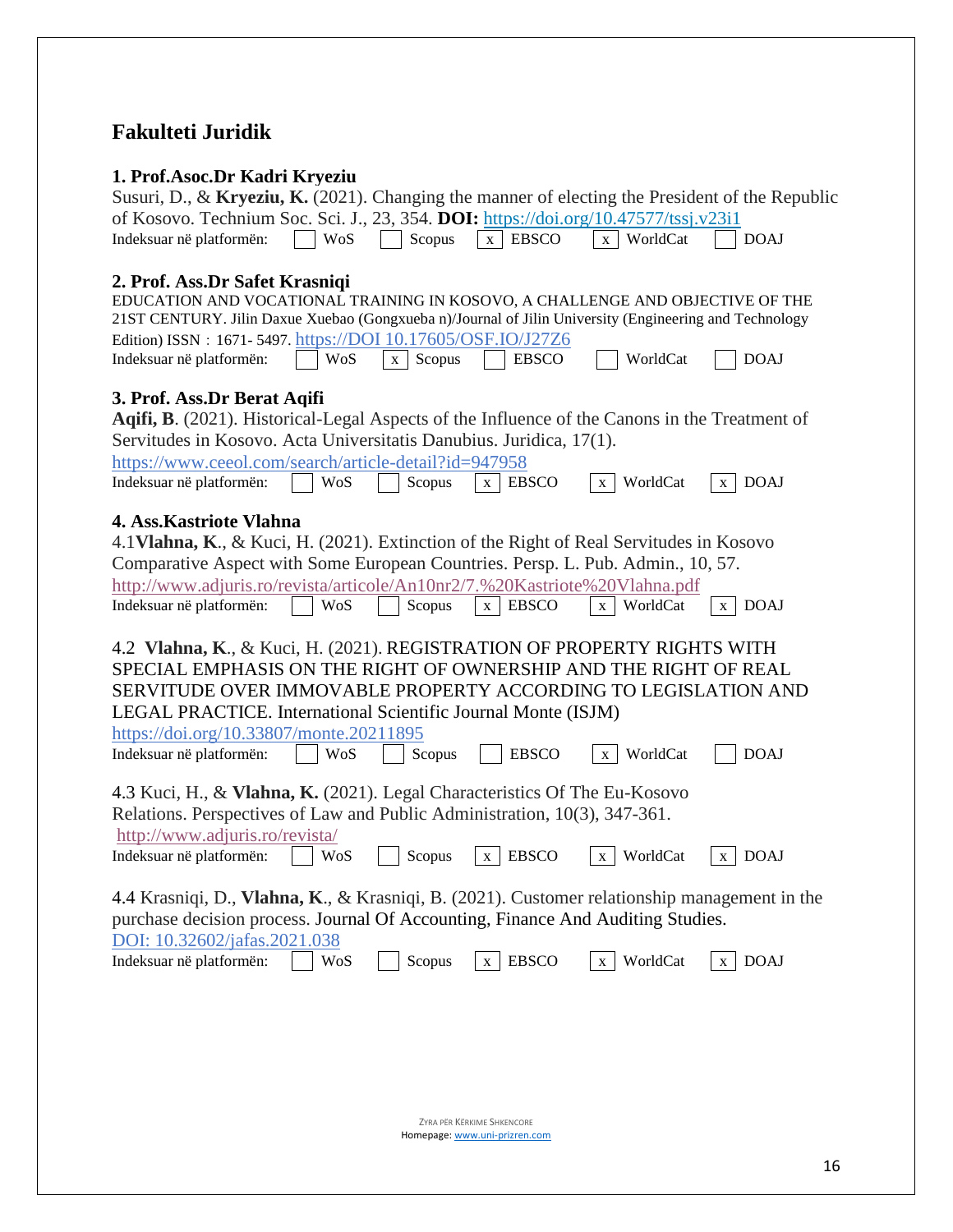4.5 **VLAHNA, K**., & VLAHNA, D. (2021). Marriage as a Legal Act or as a Legal Contract According to the Legislation and Doctrine in Kosovo. European Journal of Educational and Social Sciences, 6(2), 170-179. https://dergipark.org.tr/en/pub/ejees/issue/65767/916714<br>Indeksuar në platformën:  $\sqrt{\frac{W \cdot S}{\sqrt{S}} \cdot \frac{S}{\sqrt{S}}}$  Scopus  $\sqrt{\frac{W \cdot S}{\sqrt{S}}}$  WorldCat  $\sqrt{\frac{W}{\sqrt{S}}}$  DOAJ Indeksuar në platformën:

#### **5. Ass. Driola Susuri**

| Susuri, D., & Kryeziu, K. (2021). Changing the manner of electing the President of the Republic |  |  |  |  |  |
|-------------------------------------------------------------------------------------------------|--|--|--|--|--|
| of Kosovo. Technium Soc. Sci. J., 23, 354. <b>DOI:</b> https://doi.org/10.47577/tssj.v23i1.     |  |  |  |  |  |
| Indeksuar në platformën: WoS Scopus $\overline{x}$ EBSCO $\overline{x}$ WorldCat DOAJ           |  |  |  |  |  |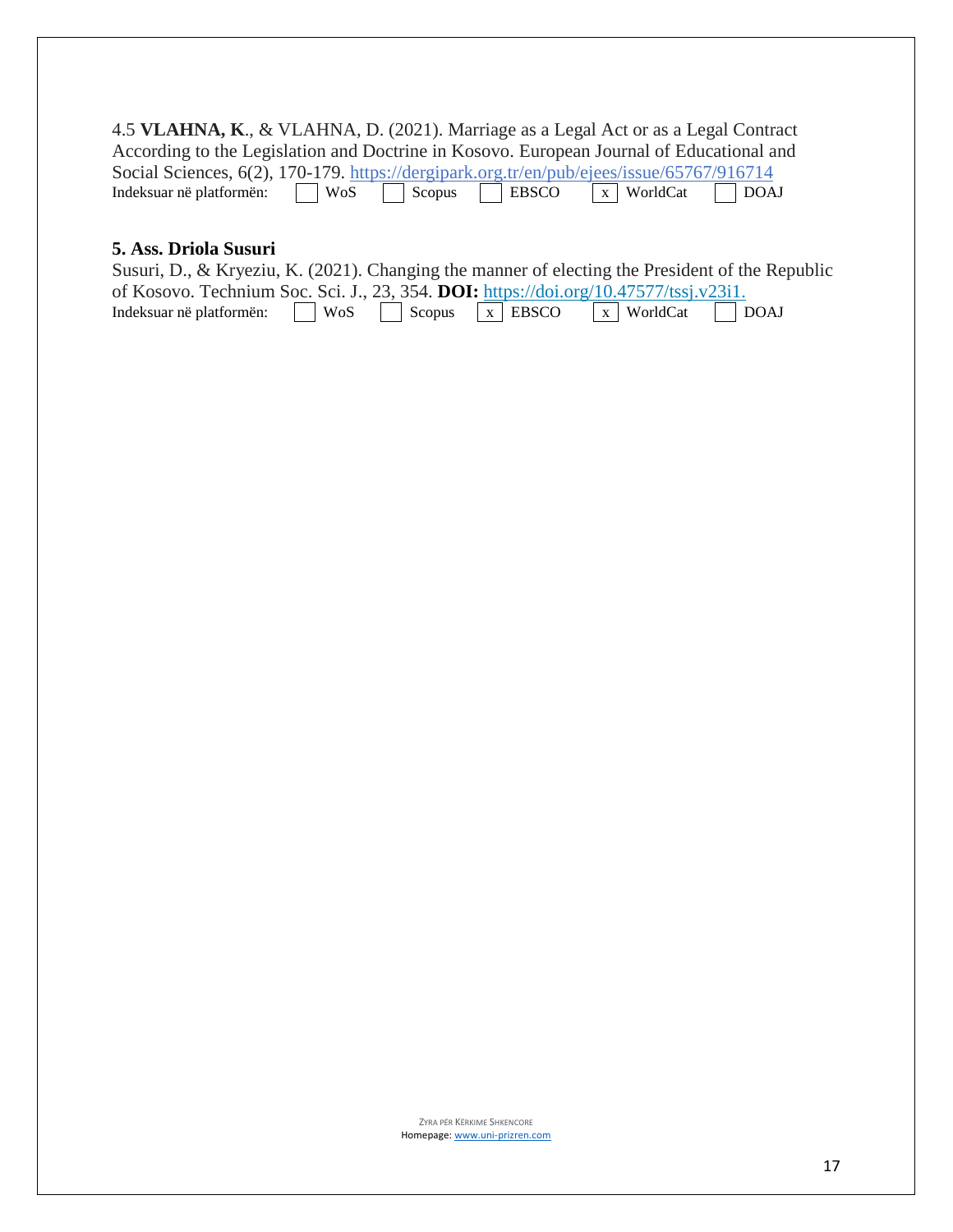## **6. Fakulteti Filologjik**

Mësimdhënësit të cilët do t'i gjeni Publikimet Shkencore :

- **Prof.Asoc. Dr Vjollca Dibra**
- **Prof.Asoc.Dr Sejdi Sejdiu**
- **Prof.Ass.Dr Ilir Krusha**
- **Ass.Dr Dorinë Rakaj**